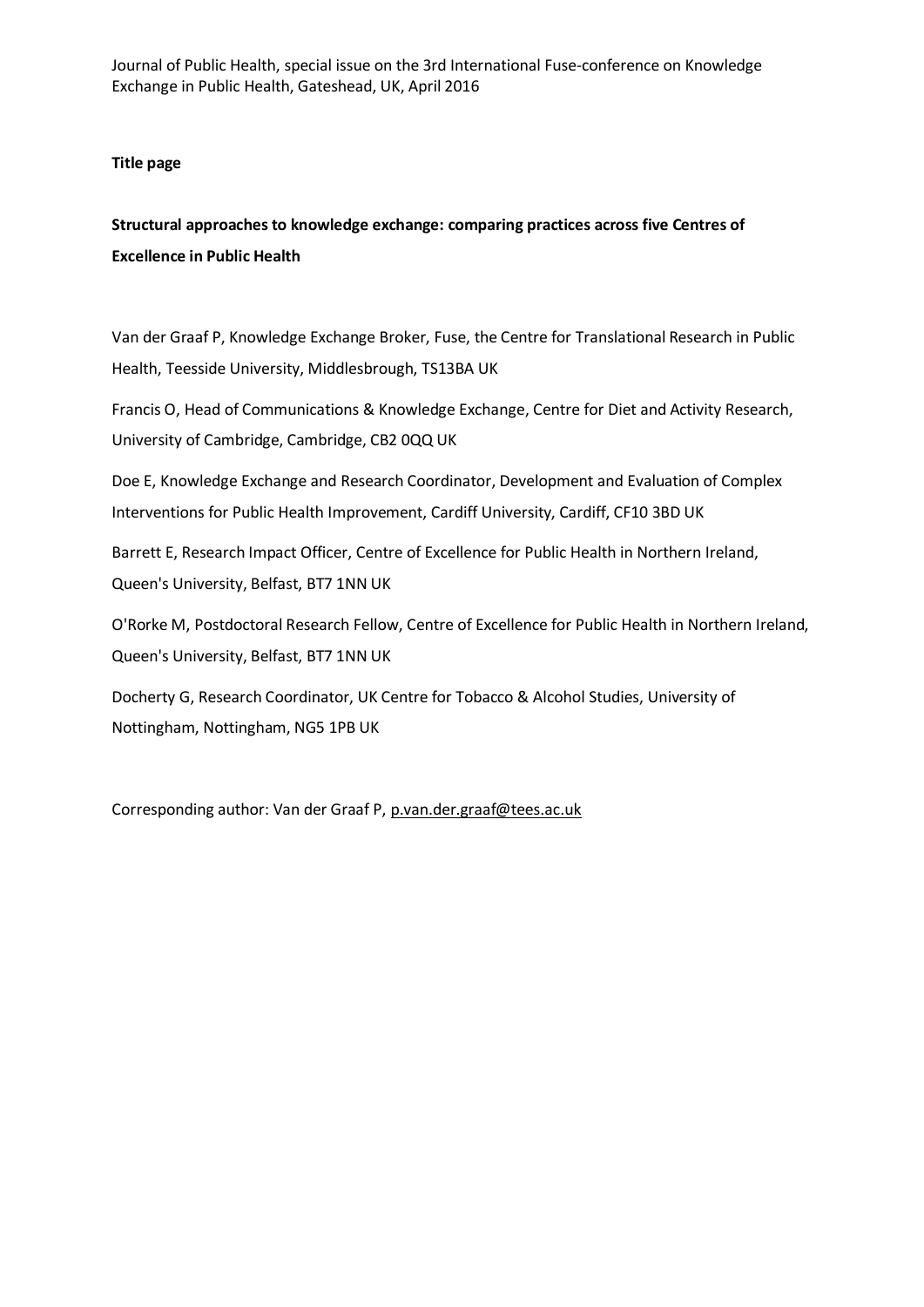# **Abstract**

**Background:** In 2008, five UKCRC Public Health Research Centres of Excellence were created to develop a coordinated approach to policy and practice engagement and knowledge exchange. The five Centres have developed their own models and practices for achieving these aims, which have not been compared in detail to date.

**Methods:** We applied an extended version of Saner's model for the interface between science and policy to compare five case studies of knowledge exchanges, one from each centre. We compared these practices on three dimensions within our model (focus, function and type/scale) to identify barriers and facilitators for knowledge exchange.

**Results:** The case studies shared commonalities in their range of activities (type) but illustrated different ways of linking these activities (function). The Centres' approaches ranged from structural to more organic, and varied in the extent that they engaged internal audiences (focus). Each centre addressed policymakers at different geographical levels and scale.

**Conclusions:** This paper emphasises the importance of linking a range of activities that engage policymakers at different levels, intensities and points in their decision-making processes to build relationships. Developing a structural approach to knowledge exchange activities in different contexts presents challenges of resource, implementation and evaluation.

Key words (MeSH): Decision Making, Public Health, Research Personnel, Translational Medical Research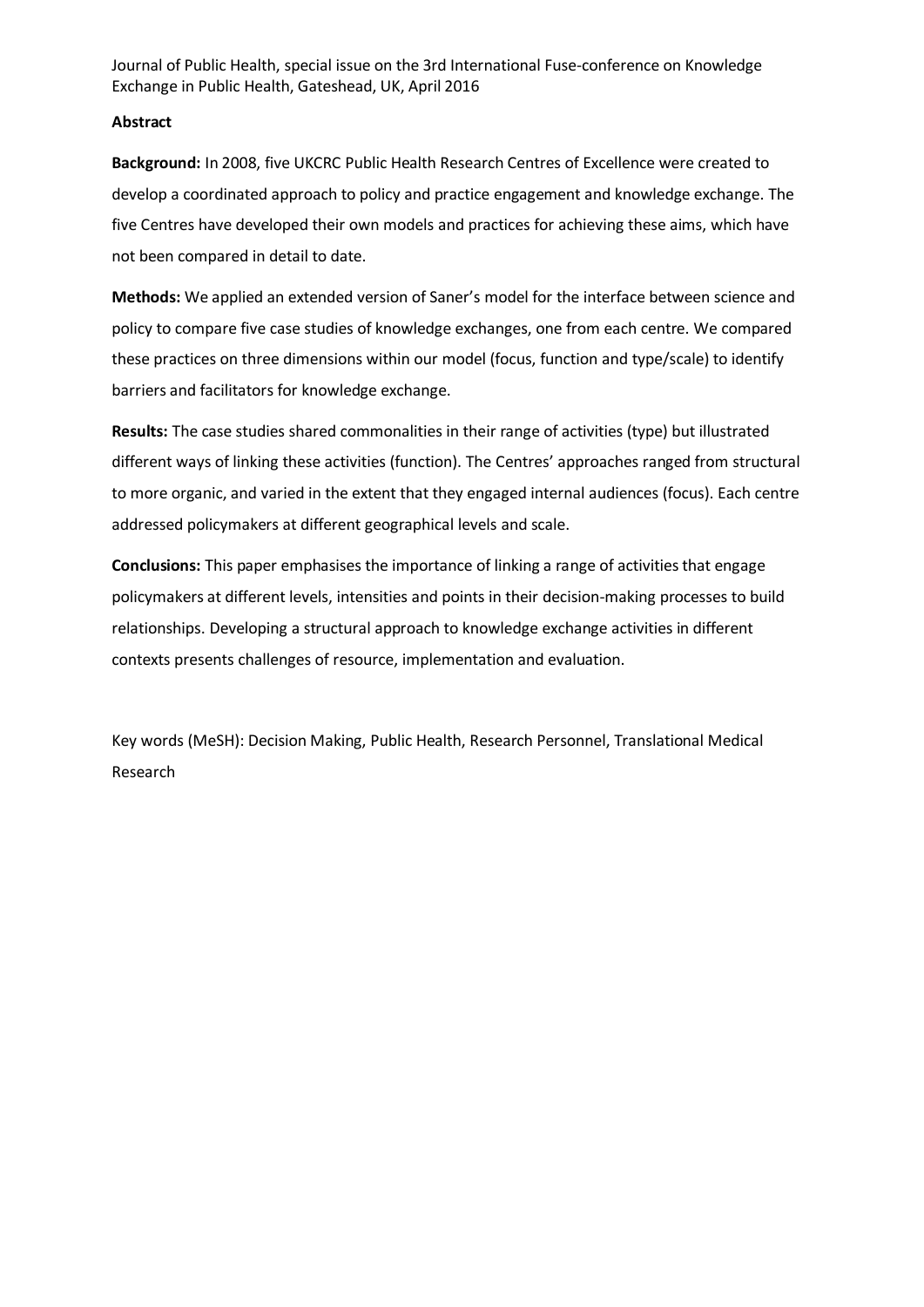## **Introduction: structural challenges in knowledge exchange**

Research evidence does not speak for itself and needs to be actively mobilised to ensure it has an impact on public health. Specific difficulties are manifold. To generalise into three areas, policymakers<sup>i</sup> do not know how to (or cannot) access academic research findings, academic timescales often do not align with the policy process, and policy-makers and academics value different types of evidence (1,2).

Various studies (3,4) have pointed out the difficulties faced by academics and health professionals working in collaboration to overcome these barriers and increase the use of evidence in practice. To support this process, dedicated knowledge exchange professional roles have been created, both within evidence-producing (e.g. universities) and evidence-customer organisations(e.g. local government). Research in which post holders reflect on their experiences highlights structural issues around professional boundaries, organisational norms and career pathways (5).

These findings suggest a need for more structural places where academics and health practitioners can come together to collaborate on research projects. In 2008, five UKCRC Public Health Research Centres of Excellence ("Centres") were created to develop a coordinated approach to improving the UK public health research environment. The Centres aim to build local and national research capacity in public health and to engage with policy and practice across the UK to increase the flow between evidence and practice. The five Centres have developed their own models for achieving these aims as appropriate to their own structures, missions and settings. Whilst there has been informal sharing of approaches across Centres, knowledge exchange practices have not been compared in detail to date.

This paper compares knowledge exchange activities with policy makers between the Centres to identify and share good practices. The post holders of various roles, created within each centre to facilitate this process, reflect collectively on their strategies and experiences in knowledge exchange with policy makers, and the methods they have developed for capturing these activities. The paper provides practical examples of different ways of working with policy makers, and discusses barriers and facilitators to engaging policy makers in their research.

To make sense of the different approaches highlighted in this paper, we will use a framework (6) that distinguishes different knowledge exchange activities by focus and function, and add a third dimension to this (7), which differentiates between various types of activities. We will briefly describe our case studies of good practice in knowledge exchange with policy makers. More details on each case study can be found in the text boxes (1-5).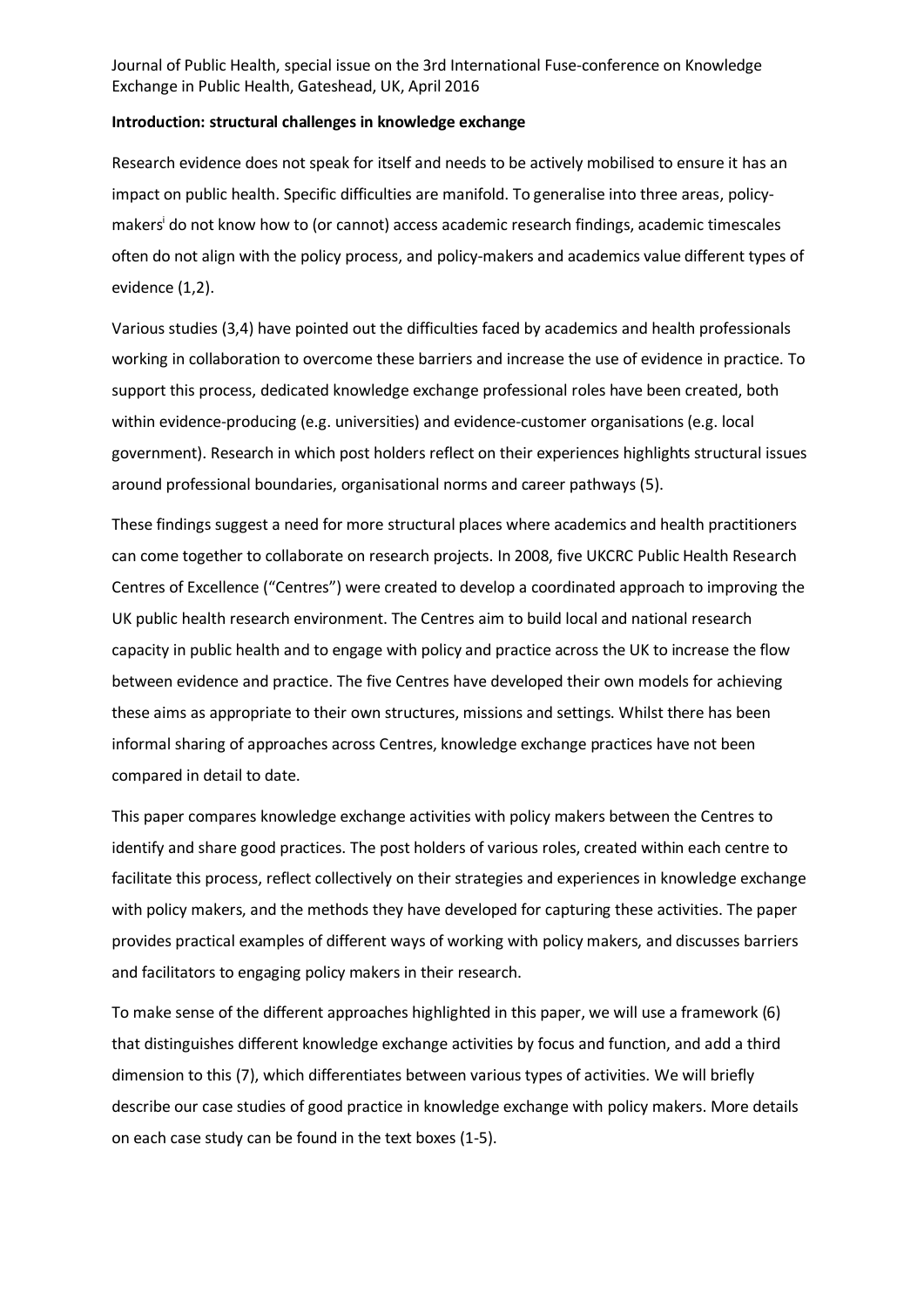## *Introducing a three-dimensional framework for analysis*

The notion that evidence and policy do not operate in one dimension is explored in the conceptual map developed by Saner (6) for the interface between science and policy. Saner argues that there are many different manifestations of the science/policy interface depending on where research is used within government (internally or externally) and for what purpose, with the latter based on a distinction between the Stop-function of evidence (directed at controlling products and processes) and the Go-function (producing novel ideas and products; see Figure 1).

## [Insert Figure 1 here]

According to Saner, each position on these two dimensions is underpinned by different concepts, methods and perspectives on knowledge exchange. While this is a very basic classification scheme, it provides a first step for distinguishing different knowledge exchange activities by focus and function. More detail to the classification scheme can be added through the work of Ward et al. (7), who used a mixed method realist evaluation of an embedded knowledge broker within three service delivery teams to identify five key themes within the knowledge exchange process. One of their themes makes a distinction between different knowledge exchange activities ranging from info management (e.g. gathering, sharing and packaging information), linkage (e.g. bringing people together, facilitating dialogue), capacity development (training, ensuring sustainability) and decision and implementation support (e.g. advising as a critical friend).

This adds a third dimension to our scheme, which could be roughly summarised as the type of knowledge exchange activities on a scale from relatively low to high engagement. This could also include the element of scalability, e.g. the number of potential evidence users that an activity can reach (a website can theoretically reach millions, but one person can only reach a few people at a time). We will apply these three dimensions (focus, function, type) to our five case studies presented below.

## **Comparing knowledge exchange practices between Centres**

The Centre for Diet and Activity Research (CEDAR) is a partnership between the University of Cambridge, the University of East Anglia and MRC Units in Cambridge. Their case study (no 1.) is based on work with transport policymakers on active travel and demonstrates that effective knowledge exchange, like modifying the environment to support behaviour change, is in essence a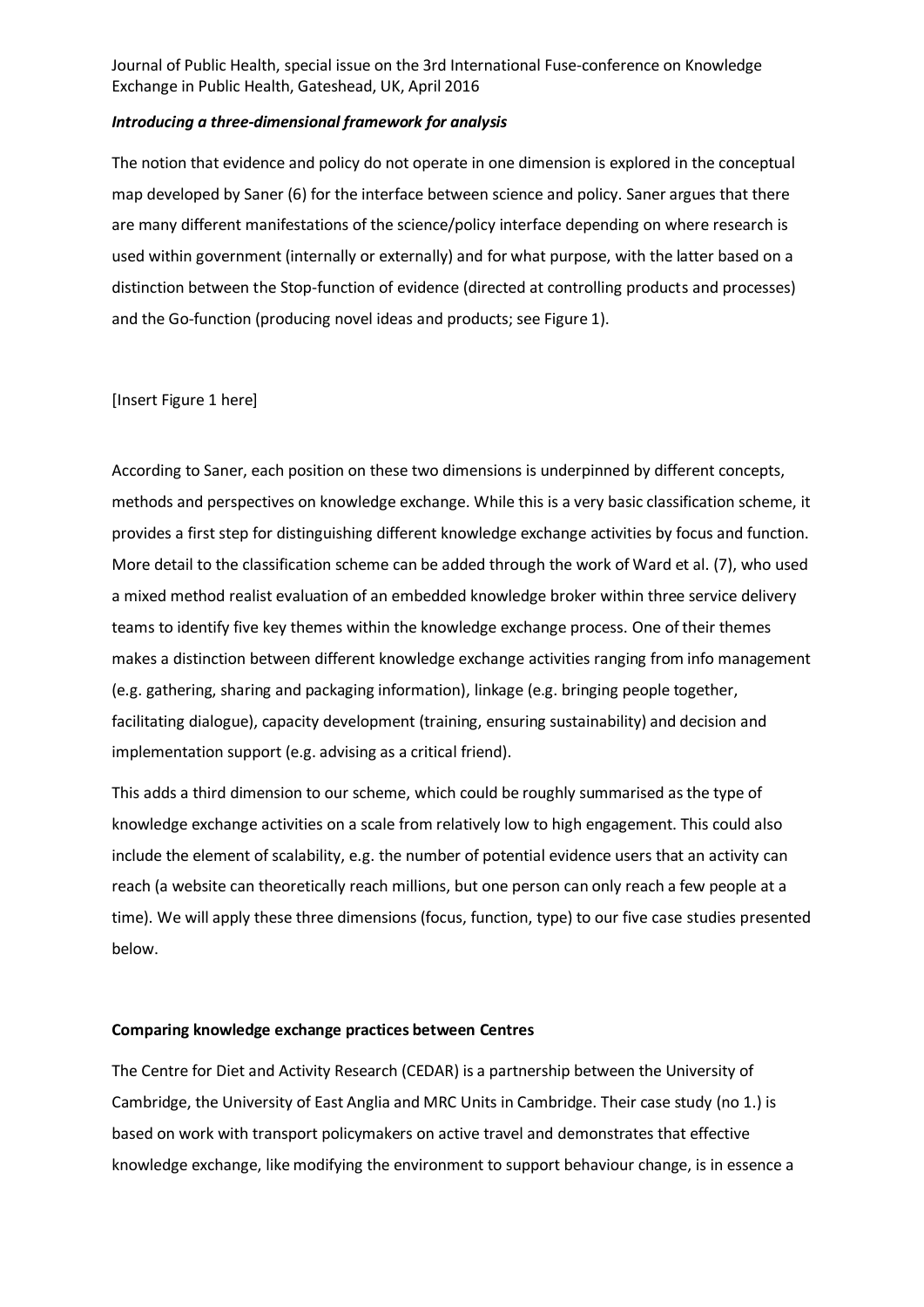complex intervention. Acknowledging that there is no single initiative sufficient to effect the necessary change, the centre worked on the premises of a system of interdependent interventions. Developing short evidence summaries with researchers in the centre allowed for easy and quick dissemination to policy bodies and also improved these researchers' knowledge exchange skills and provided them with calling cards to initiate relationships with policymakers for further collaborative research (see case study 1). Individual initiatives were often complex in themselves; for example, developing the evidence briefs took many iterations of approach and format, and pilot testing with non-academic audiences. These iterations are ongoing: with increasing demands on the attention of evidence users, more innovative approaches such as data visualisations have grown out of the standard text-based approach.

[Insert Figure 2 here]

If we consider, as the CEDAR case study suggests, knowledge exchange as a complex intervention, and therefore the needs for a diversity of activities that are linked to each other to create impact on policy and practice, what might this look like as a structural approach, and where do you start as a research centre? The case study from the Centre for Development and Evaluation of Complex Interventions for Public Health (DECIPHer) illustrates an approach to relationship building between academics and policymakers through structural integration of policy makers in the co-production of research (no. 2).

DECIPHer is a strategic partnership between Cardiff, Bristol and Swansea Universities. The centre set up the Public Health Improvement Research Network (PHIRN) in 2005 to link key public and third sector organisations in Wales with academic public health improvement researchers and beneficiaries to generate research questions, facilitate studies and promote evidence to practice. The most critical components of PHIRN's activities are Research Development Groups (RDGs), which enable the formation of collaborations to produce high quality grant applications. RDGs have been very successful in securing funding for collaborative research projects.

[Insert Figure 3 here]

This systematic approach to networking for co-producing knowledge has also been adapted by the Centre of Excellence for Public Health Northern Ireland (CoENI). CoENI was established as a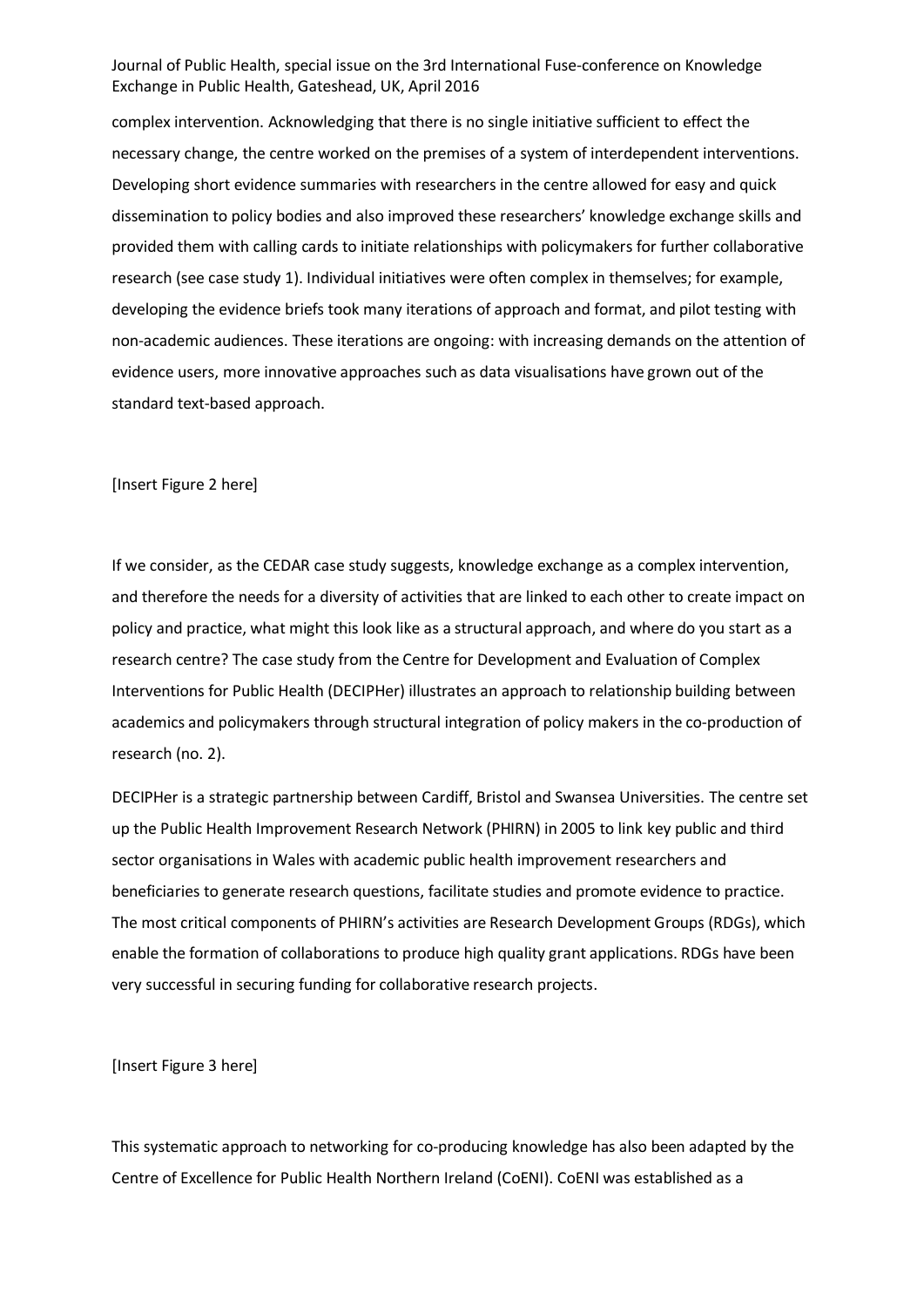partnership with a broad range of non-academic stakeholders in the practitioner, policy making and third sector communities (across Ireland) and representatives from Queen's and Ulster University. CoENI has adapted DECIPHer's successful PHIRN model and established the Northern Ireland Public Health Research Network. Additionally, the centre was also keen to keep informed policymakers who were not represented on the network and thus have presented on multiple occasions at the Northern Ireland Assembly Knowledge Exchange Seminar Series (KESS; case study 3).

[Insert Figure 4 here]

Systems and structures are often not within the power of research groups to change, and other Centres have therefore adopted approaches focused instead on changing processes. The fourth case study by Fuse focuses not on structure, but on the brokering process between academics and policy and practice partners. To support this process, Fuse launched AskFuse: a rapid response and evaluation service to provide decision-makers with an easy-to-access portal for public health evidence in the North East of England. Although the service was designed to provide a simple portal to academic expertise, it tried to facilitate an iterative knowledge brokering process for formulating and refining the scope of research projects in collaboration with policy and practice partners. In doing so, it provided a backstage for intense negotiations about research objectives, what counts as evidence, how to produce useful knowledge and what is feasible within available resources and timeframes.

[Insert Figure 5 here]

The more organic development of knowledge exchange activities illustrated in the Fuse case study is also echoed in the case study from the UK Centre for Tobacco Control and Alcohol Studies (UKCTAS). Their case study describes an expanding range of knowledge activities that build on each other to produce significant changes in national policy development. However, efforts to develop knowledge exchange activities organically were sometimes impeded by structural barriers, such as lack of communication resources and the geographical dispersion of research units within the centre.

[Insert Figure 6 here]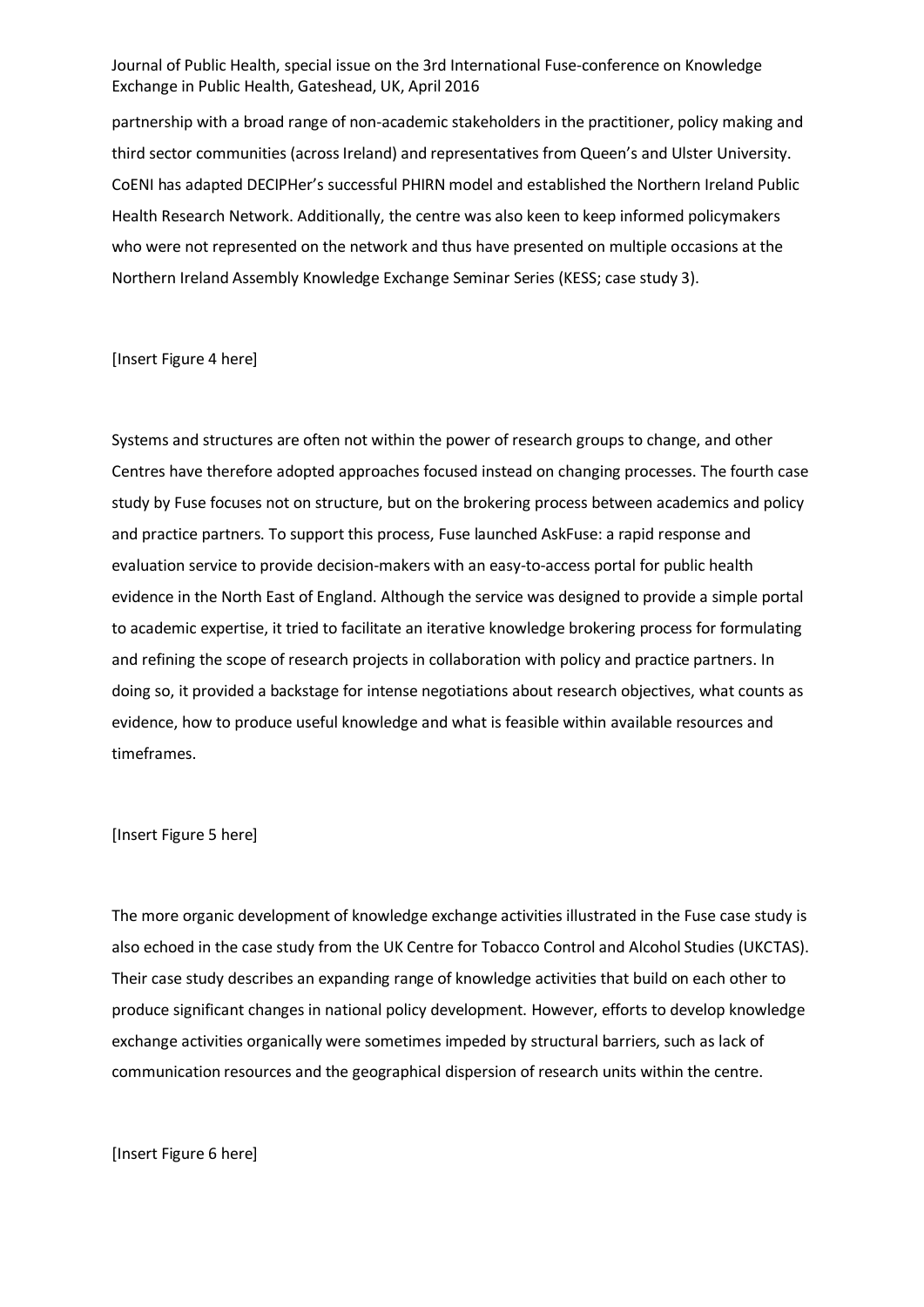#### **Discussion: comparing case studies on three dimensions of knowledge exchange**

The case studies presented illustrate a range of knowledge exchange activities that were developed by the Centres in response to the needs of local policymakers while operating within existing structures. Although the use of knowledge exchange activities in each case study is different, common approaches for linking activities can be identified using our extended model of Saner (6). The model also helps to explore differences between the Centres. These similarities and differences are summed up in Table 1 on three dimensions (the function of the evidence used in knowledge exchange; the focus of this evidence; and the type of activities/ scale applied to facilitate this process), and are further discussed below.

#### [Insert Table I here]

The first case study from CEDAR describes activities that shift their focus between internal and external audiences: internal academics learn new skills by developing non-academic summaries and gain knowledge of the policy environment by directly engaging with external policy makers. These external relationships create opportunities for stakeholder feedback to internal audiences which can spark new research questions and projects. Therefore, CEDAR's activities highlight the fluidity of the Focus-dimension in our model, whereby knowledge exchange activities continuously move up and down this axis by purposefully linking different types of activities: information management (developing non-academic material), linkage (stakeholder engagement and events) and capacity development (training academics in translational writing and improving evidence use outside academia).

DECIPHer's case study presents more insight on the Go-function of knowledge exchange by discussing Research Development Groups (RDGs). They bring together mixed teams of academics, policymakers and practitioners that identify and explore research priorities for a topic (usually through a free seminar or event). This momentum and enthusiasm is subsequently galvanised to develop collaborative research proposals for submission to suitable funding bodies and the delivery of these research projects in co-production with these teams, when successful. RDGs facilitate Saner's (6) Go-function by producing novel ideas and research products for both internal and external audiences. Moreover, external partners are internalised as they become part of the centre's operation through the RDGs. Initial linkage activities (bringing people together to set research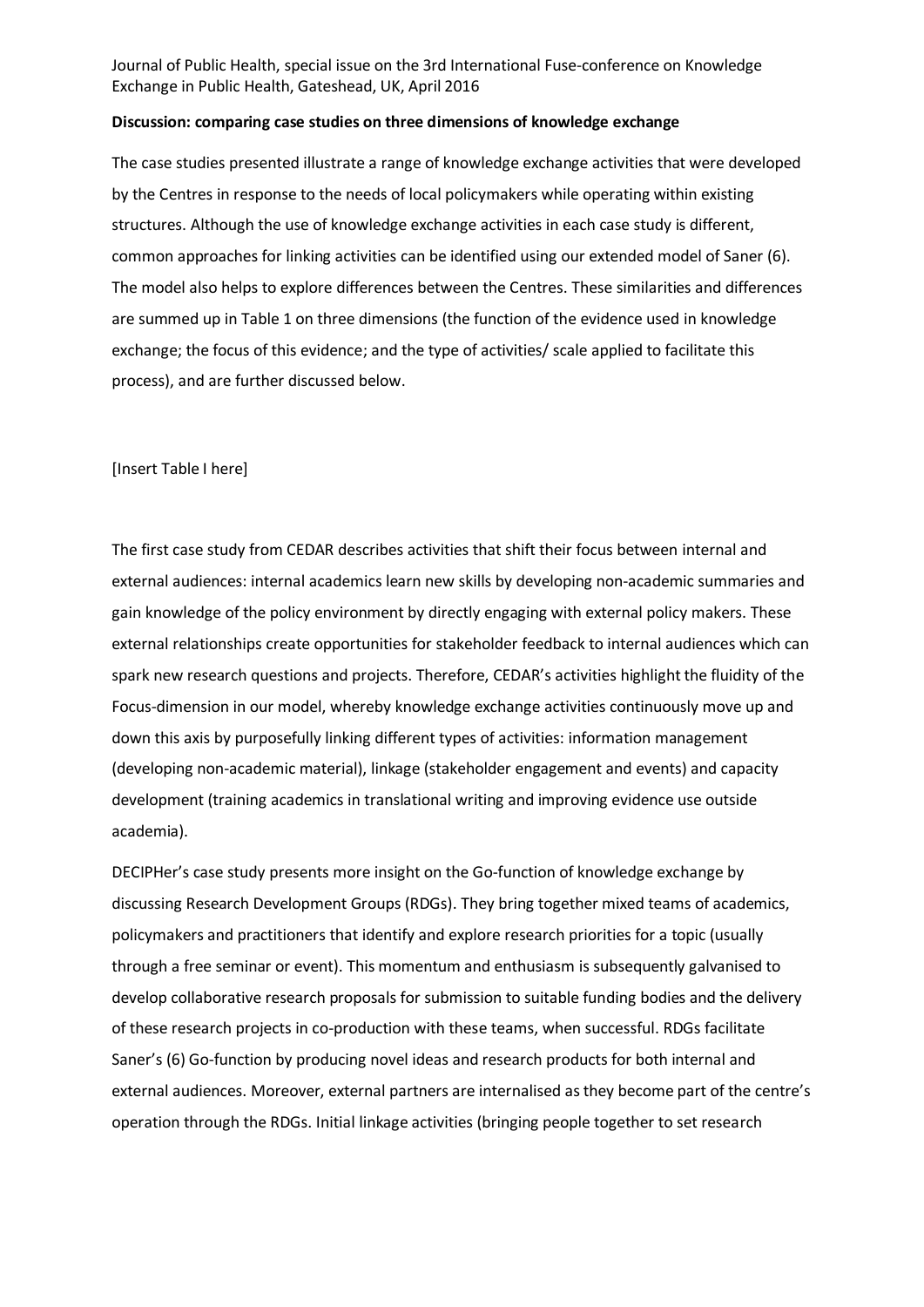priorities at an event) are developed into a temporary structure for decision making and implementation support (type).

Without the additional mechanisms that DECIPHer employ (including networking seminars and a strategic board), the RDG-strategy would only engage a selected group of policy makers. To address this potential limitation, the third case study from CoENI illustrates additional mechanisms for including a wider range of policy makers in the exchange process. These include presenting at the Northern Ireland Assembly Knowledge Exchange Seminar Series and through regular breakfast meetings with politicians who are not able to attend the more intensive RDG meetings. These mechanisms also help to strengthen relationships with other statutory bodies.

The fourth case study by Fuse presents a different approach, not by trying to alter the wider structure for knowledge exchange between academics and policymakers, but by focusing on the brokering process between these actors. Their AskFuse service facilitates a process that can take many different shapes and forms, which are often unclear when the brokerage process begins. AskFuse directly targets external audiences (function) by opening the door for policymakers and practitioners to academic expertise. During the brokering process, multiple types of activities are provided by the service, such as signposting to evidence reviews (info management); setting up meetings between policymakers and academics to explore needs (linkage); skills development through embedded research (capacity development); and providing advice on intervention development and evaluation (decision and implementation support).

These different activities are not necessarily linked, as is the case in the CEDAR case study, but can be stand-alone activities. However, experiences over time indicate that policymakers follow up initial enquiries about info sharing with further enquiries that aim to develop capacity or implementation support through conducting larger evaluation projects. This illustrates a more organic progression from one end of the typology axis to the other.

This is also evident from the UKCTAS case: a range of knowledge activities are used and build on each other to produce significant changes in policy development. Initially, a PhD research project highlighs a relevant policy issue: high levels of indoor pollution for both inmates and staff due to smoking, which is picked up by the UK Government through promotion on web and social media (info management). The generated evidence is debated in a specially set up smokers' panels that brings academics and policymakers together (linkage) and supports the implementation of a smokefree policy across the prison sector in Wales and England (decision and implementation support). Comparable to the Fuse case study, there is a natural progression of activities that build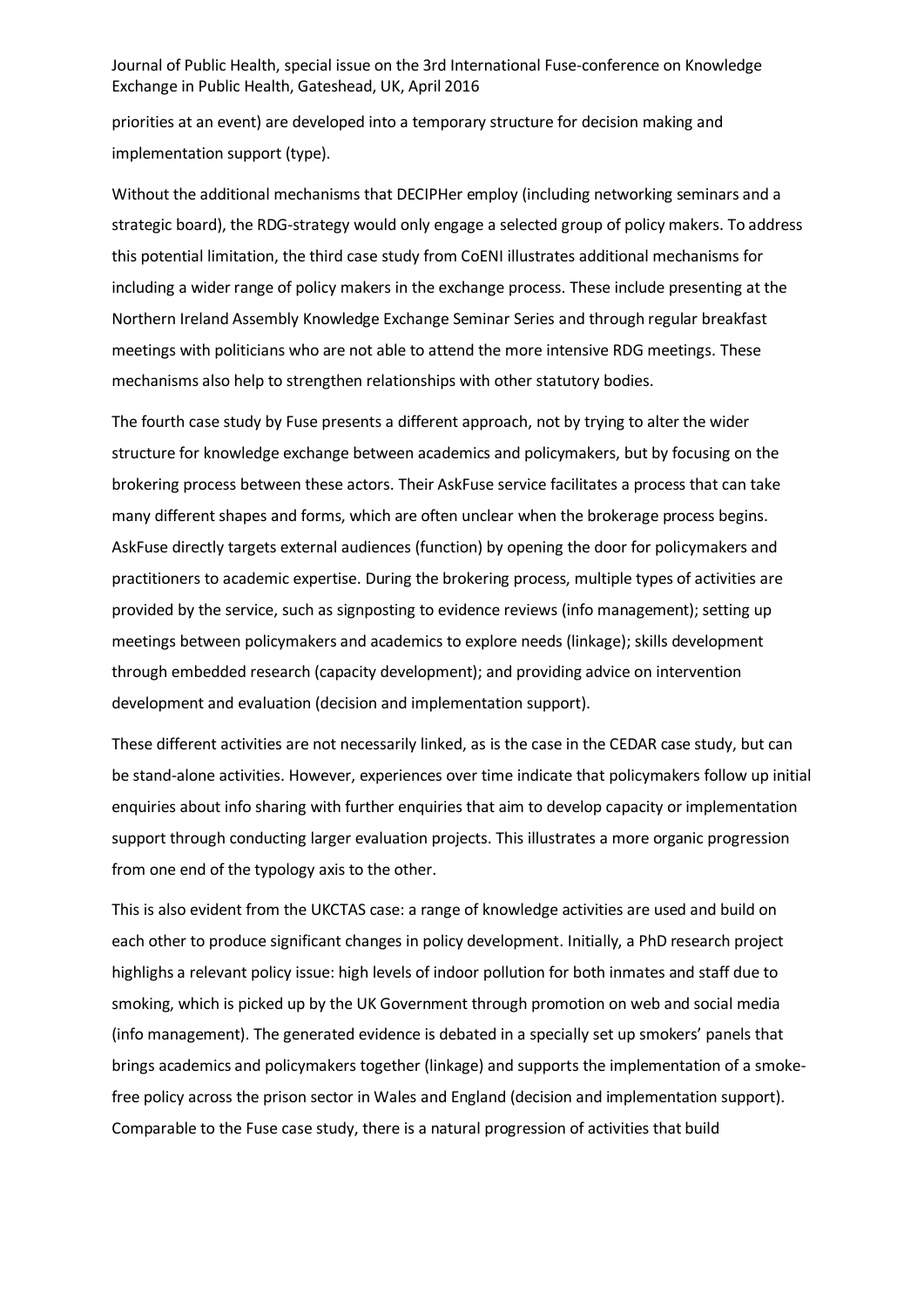relationships and trust between academics and policymakers. In this case, evidence was used to control a problem (indoor pollution in prison).

In sum, the five presented case studies share commonalities in the range of activities they use but illustrate different ways of linking these activities, ranging from strategic to organic approaches (and combinations of these, described by one centre director as "strategic opportunism"); and varying in focus on a structure or process (RDGs and rapid response service) to a combination of structures and initiatives (forums, stakeholder events, placements).

The case studies emphasise that to build the long-term relationships necessary to move evidence into practice, it is important to link a range of activities that engage policy makers at different levels and at different points in their decision-making processes. This supports Saner's (6) argument for a diversity of approaches in knowledge exchange, ranging from media activity to relationship building, depending on local context: there is no single interface or a single key issue for collaboration between policy makers and public health academics. Moreover, activities must be linked in a way that makes it possible to capitalise on their outcomes within a strategy and encourage more structural approaches to knowledge exchange (14).

The case studies illustrate that this is a long-term process with its ups and downs: academics run into barriers, policymakers attempting evidence-informed policy are at the mercy of political and ideological decisions, plans and economics situations change (15). However, engagement with these forces that act beyond academia facilitates the development of new relationships and ideas that will support impact. For example, in CEDAR's case, iterating the best form of evidence summary and exploring innovations such as data visualisation.

That said, structural barriers remain: lack of local resources and limited institutional incentives to engage in knowledge exchange are ongoing challenges for each Centre (5), while geographical spacing between research units and organisational differences between universities working together in a centre can also hamper knowledge exchange efforts (UKCTAS, Fuse).

## *Limitations of this study*

The case studies are limited in scope and only provide brief insights into the approaches developed by each Centre, and therefore do not to represent the full range of their activities or knowledge exchange strategies. However, the activities presented in the case studies provide an overview of the range of approaches practiced by the five Centres, allowing for a general comparison of similarities and differences in approaches.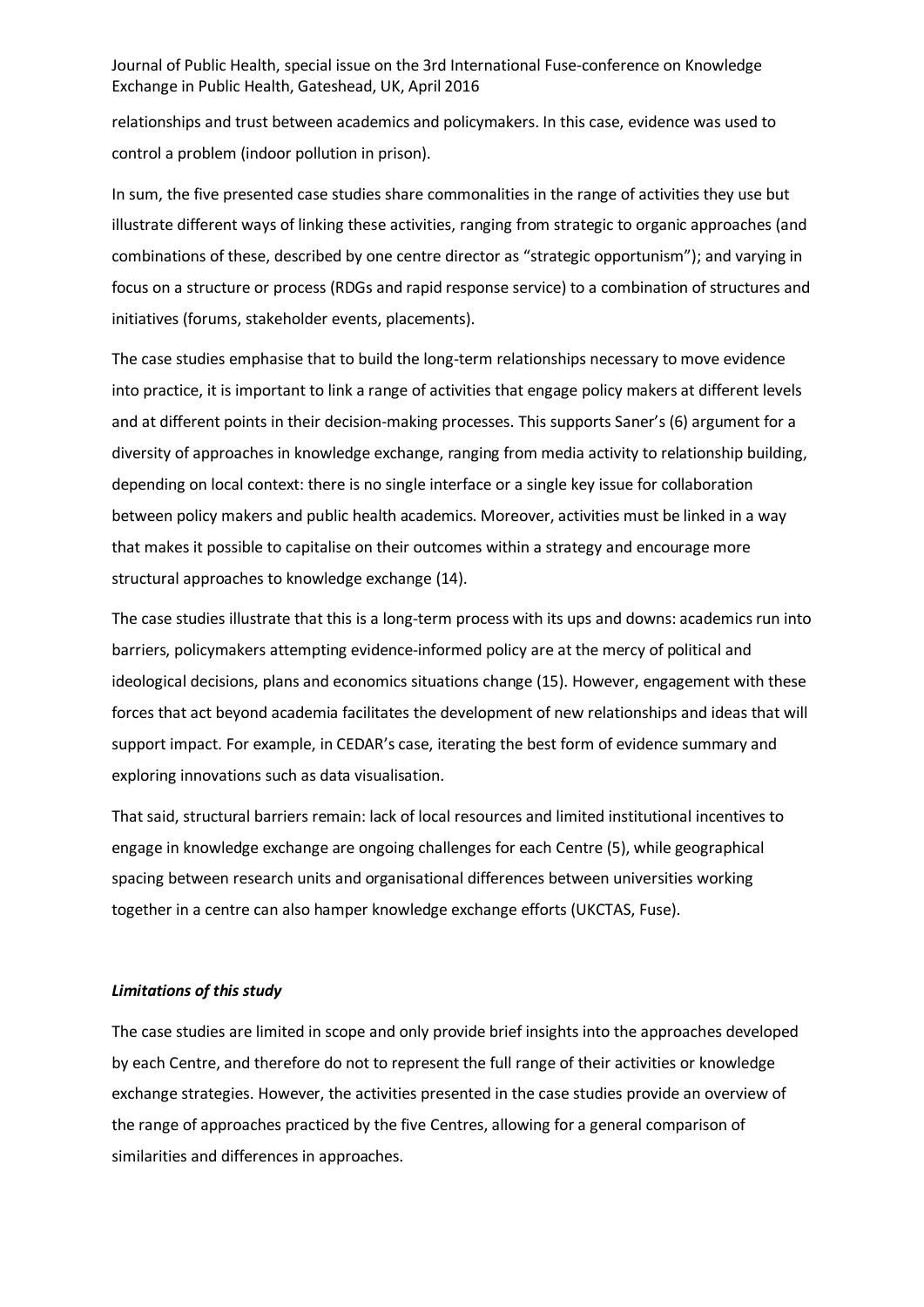#### **Conclusions: structural approaches take more than a knowledge broker**

This paper emphasises the importance of a range of interlinked activities that engage policymakers at different levels, intensities and points in their decision-making processes to build relationships. Comparing practices across the five UKCRC Public Health Research Centres of Excellence illustrates different models for developing structural approaches to knowledge exchanges, and highlights context-dependent challenges of resource, implementation and evaluation.

Although the need for structural approaches is increasingly recognised, with the growing salience of the 'impact' agenda throughout academia there is a risk that academics may rely on dedicated knowledge exchange roles to develop structural approaches for them within their institution to define, record and describe this impact for them. Instead, we argue that applying structural approaches to knowledge exchange requires more than just creating more roles for knowledge exchange professionals. While their presence may be necessary, it is not sufficient to ensure impact of research and runs the risk of compartmentalising knowledge exchange as a specialist activity rather than a generalisable way of working. Capacity building in knowledge exchange skills throughout academic career pathways is essential to ensure ability and interest in collaborative research with policymakers. For a truly structural approach to knowledge exchange, it will be imperative that all researchers within academic institutions play an active part.

Developing structural approaches takes time and requires persistence from both academics and policymakers, which can be challenging given the short time span of policy cycles and lack of institutional incentives within academia. This might be achieved by starting small, developing limited projects into larger and longer-term collaborations, and by securing 'quick wins' early on, such as developing helpful evidence summaries. It will also take time to shift the priorities of research funders towards collaborative research with policymakers. This might be achieved through more extensive consultation about service needs when funder-led research agendas are being set (14). Our paper highlights that there is an interest in exploring structural models for knowledge exchange between academics and policymakers. As these models are mostly untested, more research will be needed to develop and evaluate them.

## **Acknowledgements**

The Centres for Public Health Excellence are supported with core funding from the British Heart Foundation, Cancer Research UK, Economic & Social Research Council, Medical Research Council and National Institute for Health Research, under the aegis of the UK Clinical Research Collaboration (UKCRC). We would like to thank the researchers and policymakers involved in the research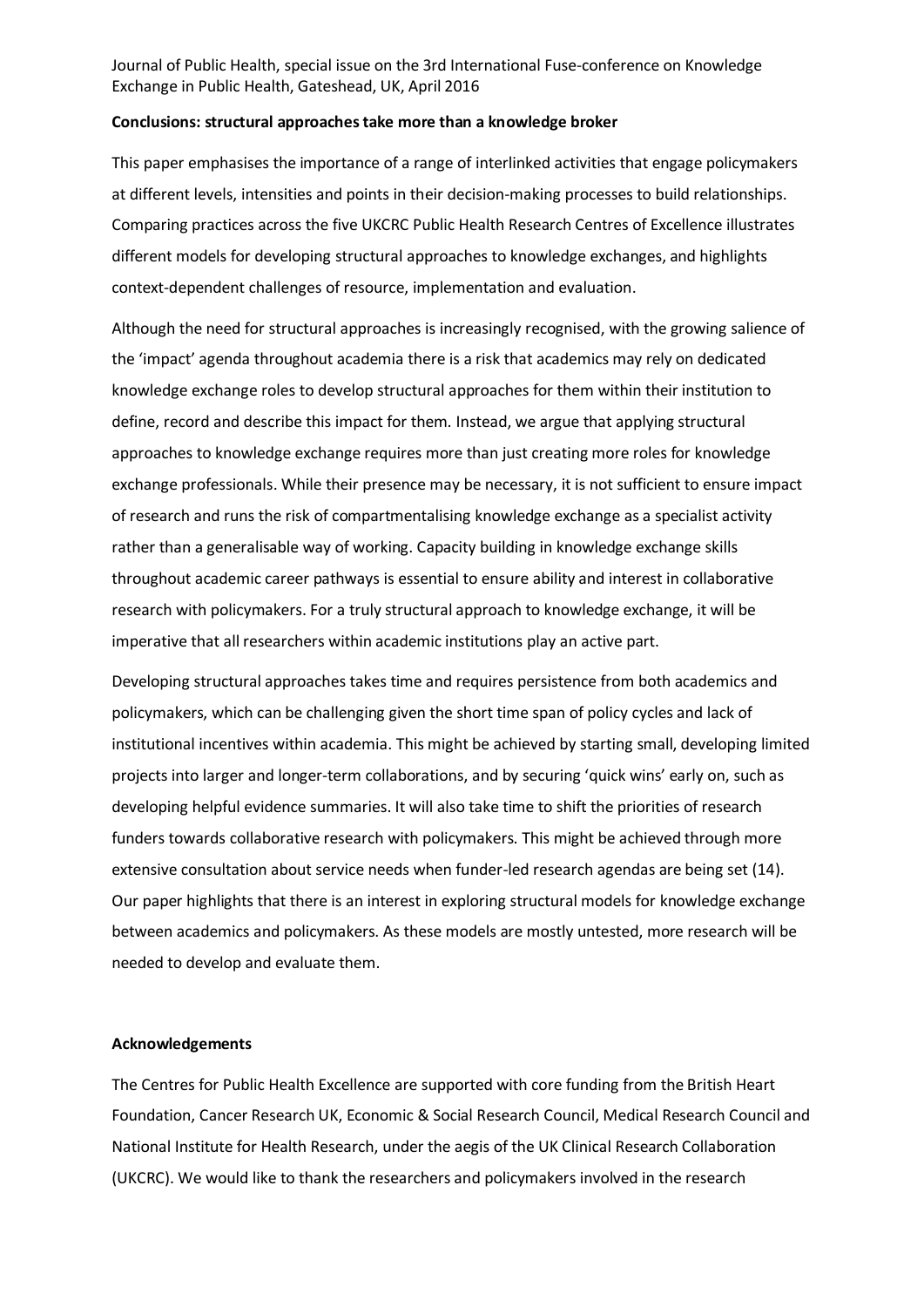illustrated in our five case studies, as their work enabled us to discuss and compare knowledge exchange practices across the Centres.

# **References**

- 1. Whitty C. What makes an academic paper useful for health policy? BMC Med 2015(13):301.
- 2. Oliver K, Innvar S, Lorenc T et al. A systematic review of barriers to and facilitators of the use of evidence by policymakers. BMC Health Serv Res, 2014(14):2.
- 3. Knight C, Lightowler C. Reflections of 'knowledge exchange professionals' in the social sciences: emerging opportunities and challenges for university-based knowledge brokers. Evid Policy 2010;6( 4): 543-556.
- 4. Wright N. First-time knowledge brokers in health care: the experiences of nurses and allied health professionals of bridging the research-practice gap. Evid Policy 2013; 9(4): 557-570.
- 5. Chew S, Armstrong N, Martin, G. Institutionalising knowledge brokering as a sustainable knowledge translation solution in healthcare: how can it work in practice? Evid Policy 2013;9(3): 335-351.
- 6. Saner M. A Map of the Interface Between Science & Policy. Staff Papers. Ottawa: Council of Canadian Academies, 2007. <http://ssrn.com/abstract=1555769> (12 May 2017, date last accessed).
- 7. Ward V, Smith S, House A et al. Exploring knowledge exchange: a useful framework for practice and policy. Soc Sci Med 2012;74(3):297-304.
- 8. CEDAR. How promoting active travel can help meet the physical activity challenge. Evidence Brief 4: Walking & Cycling for Transport. Cambridge: University of Cambridge, 2013. http:/[/www.cedar.iph.cam.ac.uk/resources/evidence/eb-why-active-travel-web/](http://www.cedar.iph.cam.ac.uk/resources/evidence/eb-why-active-travel-web/) (12 May 2017, date last accessed).
- 9. CEDAR. Evidence submissions. Cambridge: University of Cambridge, 2017. http:/[/www.cedar.iph.cam.ac.uk/resources/evidence-submissions/](http://www.cedar.iph.cam.ac.uk/resources/evidence-submissions/) (12 May 2017, date last accessed).
- 10. CEDAR. Propensity to Cycle Tool for England. Cambridge: University of Cambridge, 2017. http:/[/www.pct.bike](http://www.pct.bike/) (12 May 2017, date last accessed).
- 11. CEDAR. Commuting and Health Research and Policy Forum. Cambridge: University of Cambridge, 2015. http:/[/www.cedar.iph.cam.ac.uk/commuting-health-forum](http://www.cedar.iph.cam.ac.uk/commuting-health-forum) (12 May 2017, date last accessed).
- 12. Guell C, Mackett R, Ogilvie D. Negotiating multisectoral evidence: a qualitative study of knowledge exchange at the intersection of transport and public health. BMC Public Health